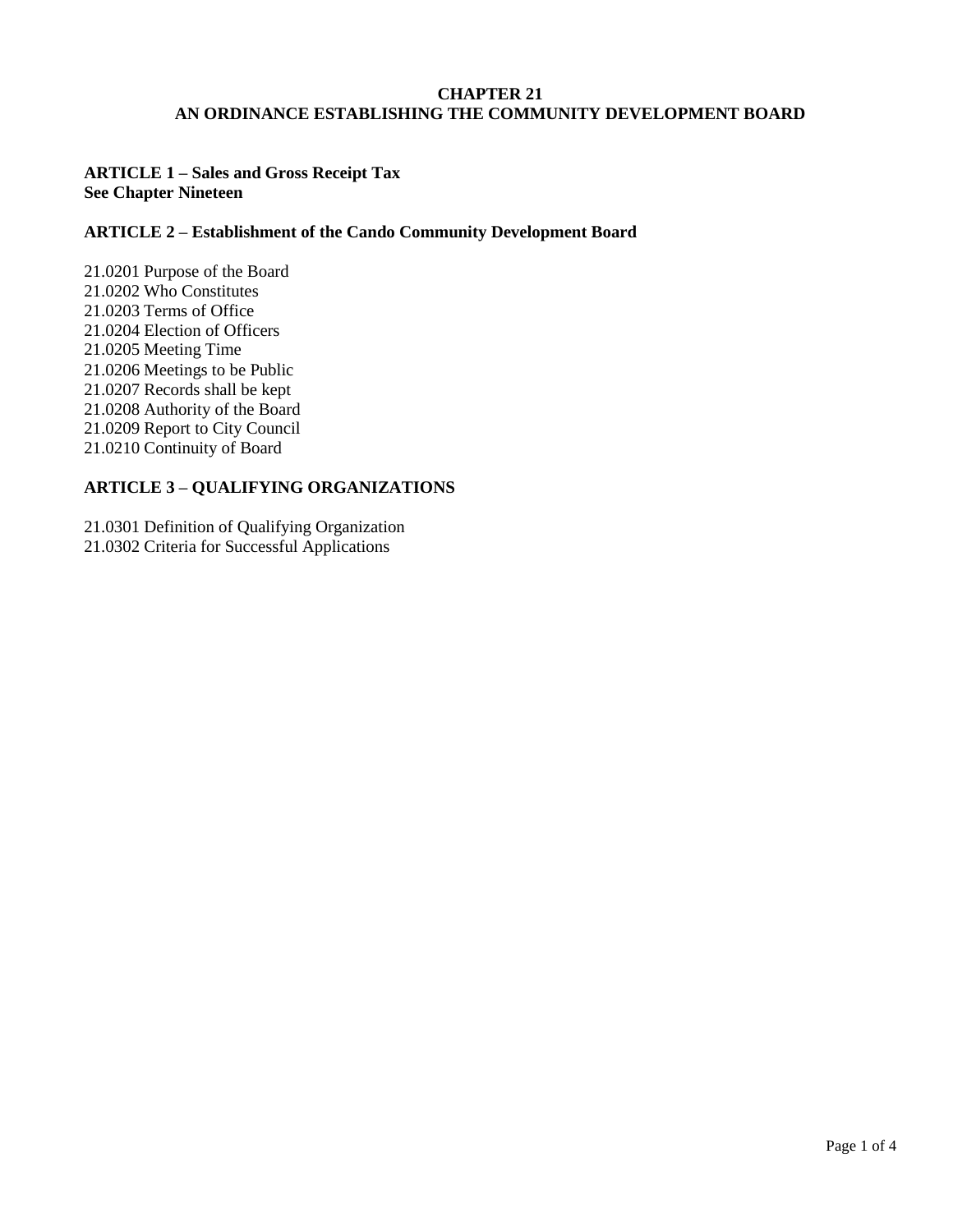## **ORDINANCE NO. 2011-02 CHAPTER TWENTY ONE AN ORDINANCE ESTABLISHING THE CANDO COMMUNITY DEVELOPMENT BOARD**

# BE IT ORDAINED BY THE CITY COUNCIL OF THE CITY OF CANDO, TOWNER COUNTY, NORTH DAKOTA:

## **ARTICLE 2 – ESTABLISHMENT OF THE CANDO COMMUNITY DEVELOPMENT BOARD**

#### 21.0201 Purpose of the Board

The Cando Community Development Board is hereby established to impose, establish, develop, act and enforce a comprehensive plan for the allocation and distribution of available funds (the amount of available funds set by the City Council) from the City of Cando Sales Tax Receipts to qualifying organizations. A more complete statement of the purposes and authority of this board are set out herein.

#### 21.0202 Who Constitutes

The Cando Community Development Board shall consist of four (4) "citizens" of the City of Cando who are not officials or employees of the City, one (1) member at large from the Cando area, and two members who are members of the City Council of the City of Cando.

#### 21.0203 Terms of Office

The members from the City Council of the City of Cando shall be appointed by the Mayor, and shall be appointed for a two year term. The other members shall be nominated and appointed by the City Council of the City of Cando. These members shall be appointed for two year terms. Each appointment shall begin July  $1<sup>st</sup>$  and run through June 30<sup>th</sup>. Any vacancy for a member during their term will be filled by appointment by the City Council.

#### 21.0204 Election of Officers

The Cando Community Development Board shall select one of its members as a Chairperson and one of its members as a Vice-Chairperson. The term of Chairperson and Vice-Chairperson shall be for one year terms. Should the Chairperson be unable to attend the meeting, the Vice-Chairperson shall preside over the meeting. All members shall be entitled to vote when selecting a Chairperson a Vice-Chairperson.

## 21.0205 Meeting Time

The Cando Community Development Board shall meet quarterly, and such other time and place as may be agreed upon by the members.

#### 21.0206 Meetings to be Public

All meetings of the Cando Community Development Board shall be public and be open to any interested organizations to submit applications or requests for funding from the Cando Community Development Fund.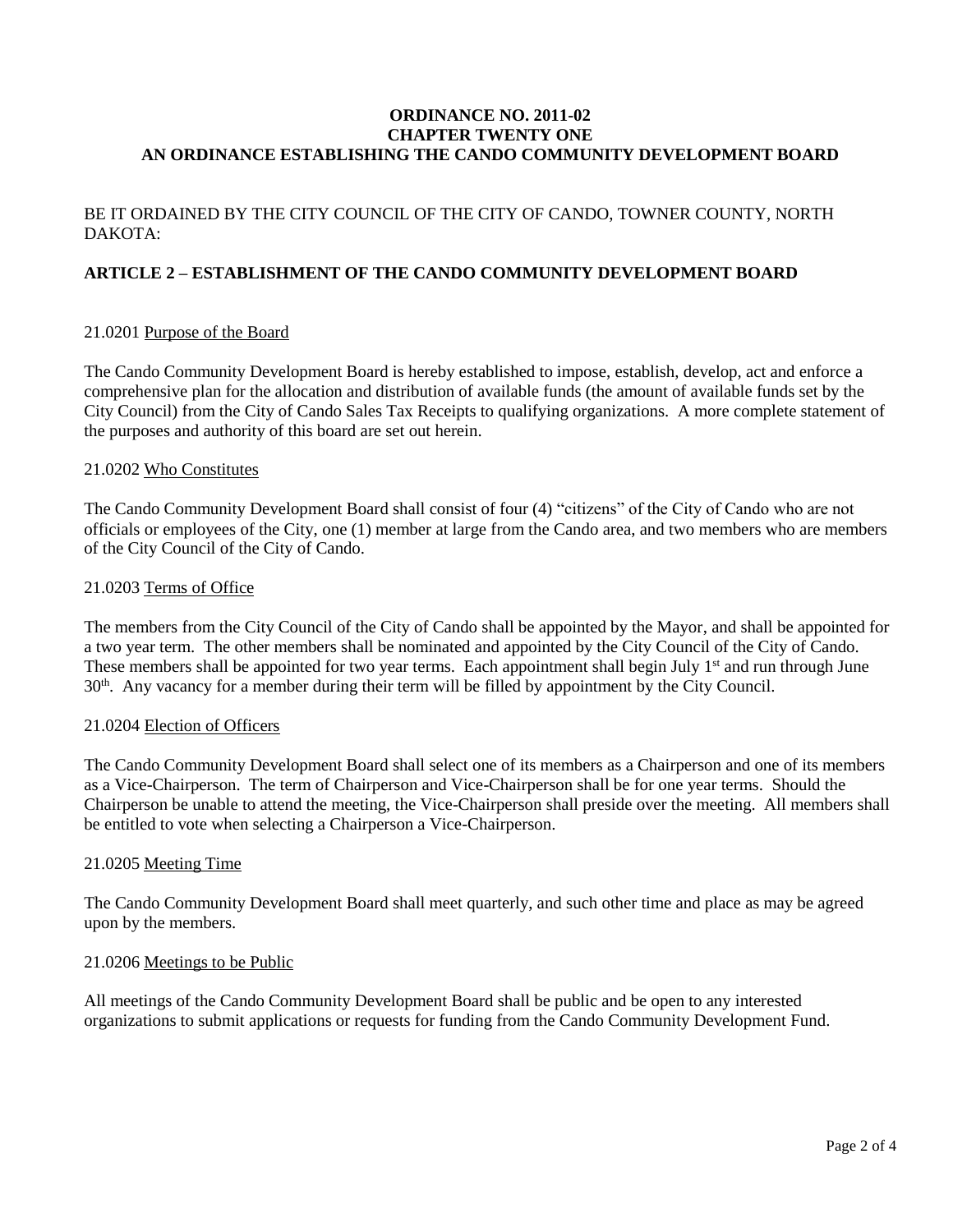## 21.0207 Records shall be kept

The Cando Community Development Board shall adopt rules for the transaction of business and shall keep a record of its resolutions, transactions, findings and determinations, which records shall be public record. The Cando Community Development Board shall exercise its powers and perform such duties as are required by State Law or the direction of the Cando City Council.

## 21.0208 Authority of the Board

- 1. To receive and review all applications for allocations of funds from the Cando Community Development Fund asking for assistance with existing organizations or for assistance in developing new organizations in the City of Cando.
- 2. To initiate review of any applications received from organizations and to determine whether the organizations are qualified to receive funding.
- 3. To authorize and approve distribution of funds from the Cando Community Development fund to qualifying organizations by resolution upon majority vote of the members of the Cando Community Development Board.

## 21.0209 Report to City Council

The Cando Community Development Board shall submit annual reports to the Cando City Council summarizing all requests it has received in the past year for funds and what allocations of funds the Board approved. The annual report shall be submitted to the Cando City Council at its first February Council meeting.

### 21.0210 Continuity of Board

This board shall continue as long as there are sales tax proceeds deposited into the Cando Community Development Fund, which have been designated by the City Council as available to assist organizations in the City of Cando.

## **ARTICLE 3 – QUALIFYING ORGANIZATIONS**

#### 21.0301 Definition of Qualifying Organization

A qualifying organization is defined to be non-profit in nature, whether established formally or informally, that applies for funding to benefit health, welfare, education, culture, entertainment or recreational needs of the community. Funding requests by individuals and religious organizations are not considered to be a qualifying organization.

#### 21.0302 Criteria for Successful Applications

- 1. Organizations that have well supported budgets through fund raising and/or participation fees.
- 2. Organizations applying for funding which would provide a high value to the community in exchange for the dollars given.
- 3. Organizations which don't have adequate or alternate sources of funding.
- 4. Organizations requesting matching contributions to supplement the organization's own fund raising efforts.
- 5. Organizations that serve Cando and the Cando area.
- 6. Organizations that provide benefits for all types of activities including youth.